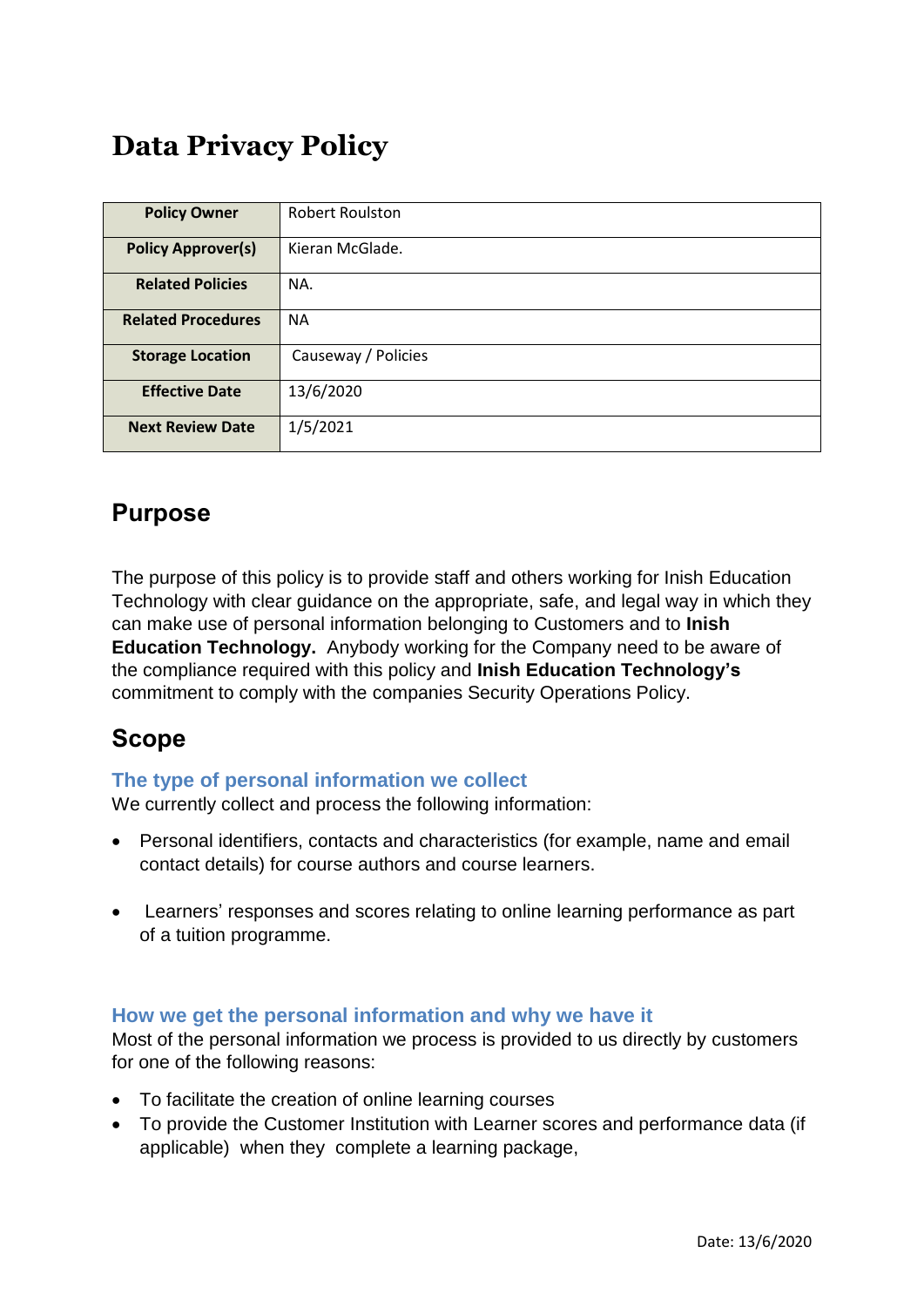We also receive personal information indirectly, from the following sources in the following scenarios:

- From Causeway site administrators at individual Institutions Institution to enable accounts to be created for Course Authors
- From learners when they add their data as part of their participation in a learning package for the purposes of submitting their performance data and obtaining feedback. [

We use the information that Customers give us in order to contact Users with help and advice when problems arise.

We store this information and supply this back to your institution.

Under the General Data Protection Regulation (GDPR), the lawful basis we rely on for processing this information are:

**(**a) Customer consent. Customers are able to remove consent at any time. They can do this by contacting their Institution's Causeway Administrator available on the Institutions web site.

(b) We have a contractual obligation.

### **How we store Customers' personal information**

Customer information is securely stored on Inish Education Servers hosted within Digital Oceans server farm located in the UK.

We keep Name, email address, course marks for the duration of the contract with the Customer institution We will then dispose of customer information by erasing all personal data from our data stores and deleting all security backups. Archive of student performance data will be transmitted to the customer on requested by means of a spreadsheet after which all student data will be erased from our servers.

### **Customer data protection rights**

Under data protection law, Customers have rights including:

**Right of access** - Customers have the right to ask us for copies of their personal information.

**Right to rectification** - Customers have the right to ask us to rectify personal information they think is inaccurate. They also have the right to ask us to complete information they think is incomplete.

**Right to erasure** - Customers have the right to ask us to erase personal information in certain circumstances.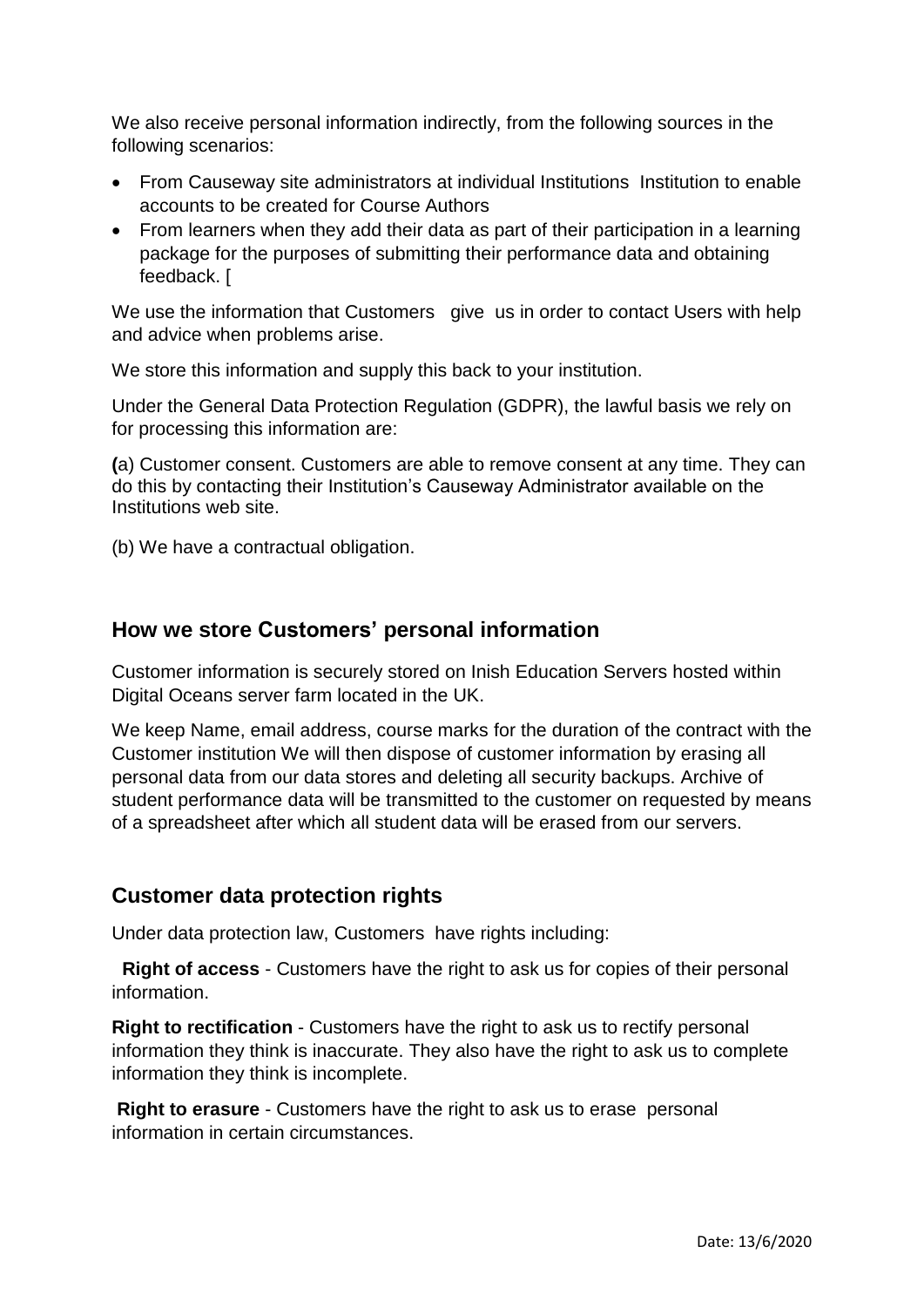**Right to restriction of processing** - Customers have the right to ask us to restrict the processing of their personal information in certain circumstances.

**Right to object to processing - Customers have the the right to object to the** processing of their personal information in certain circumstances.

**Right to data portability** - Customers have the right to ask that we transfer the personal information given us to another organisation, or to them, in certain circumstances.

Customers are not required to pay any charge for exercising their rights. We have one month to respond to such requests.

Customers should contact us at info@inishedtech.com if they wish to make a request as set out in this policy.

#### **How to complain**

If Customers have any concerns about our use of personal information, they can make a complaint to us at:

#### **Inish Education Technology Ltd**

#### **Our contact details**

Name: Robert Roulston (Data Controller)

Address: 6 Ogles Grove

Phone Number:07816477843

E-mail: info@

You can also complain to the ICO if you are unhappy with how we have used your data.

The ICO's address: Information Commissioner's Office

Wycliffe House Water Lane Wilmslow **Cheshire** SK9 5AF

Helpline number: 0303 123 1113

ICO website: [https://www.ico.org.uk](https://www.ico.org.uk/)